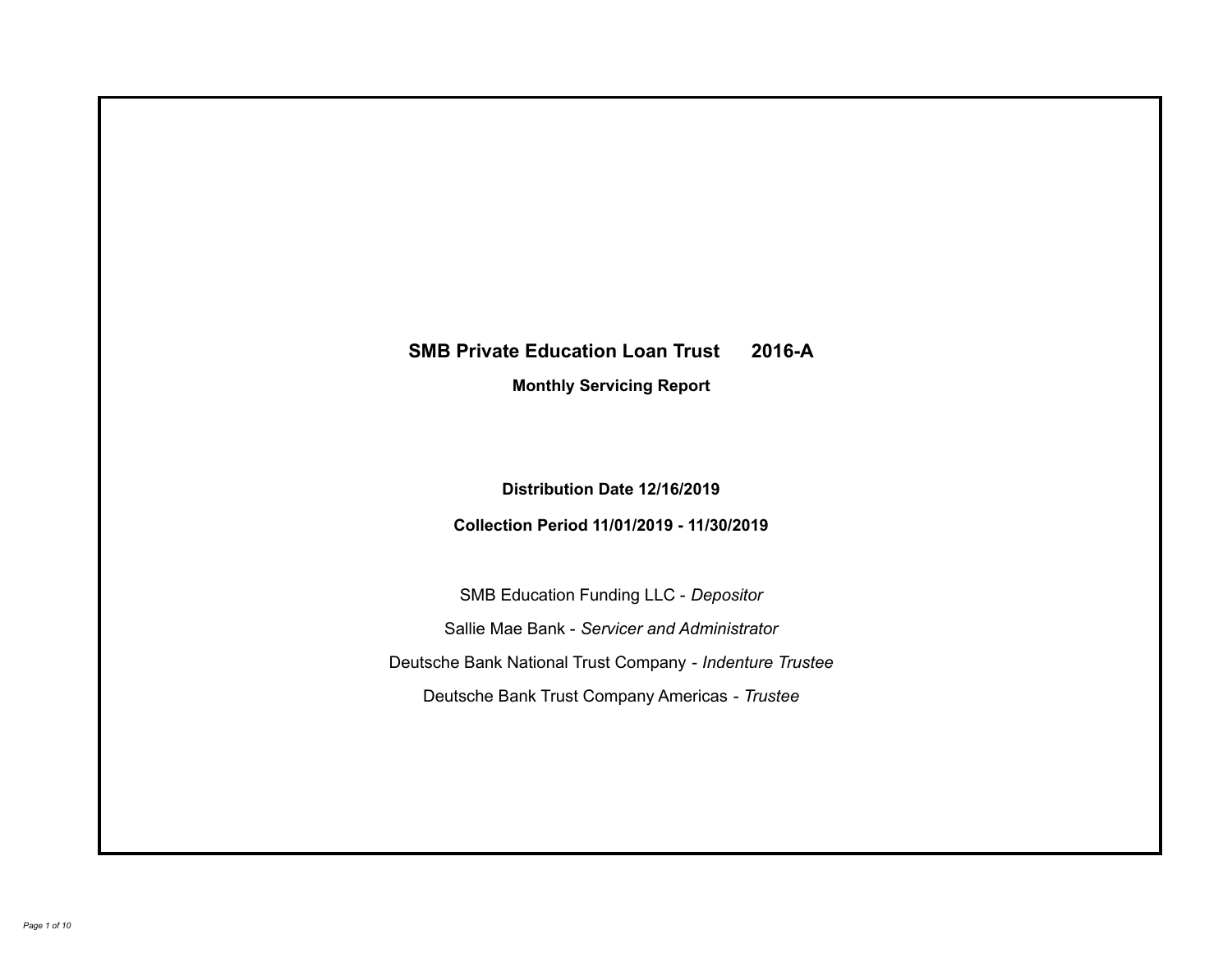| A         | <b>Student Loan Portfolio Characteristics</b>                  | <b>Settlement Date</b><br>05/26/2016 | 10/31/2019           | 11/30/2019           |
|-----------|----------------------------------------------------------------|--------------------------------------|----------------------|----------------------|
|           | <b>Principal Balance</b>                                       | \$585,861,635.84                     | \$361,205,369.49     | \$358,177,175.41     |
|           | Interest to be Capitalized Balance                             | 32,367,510.93                        | 20,445,760.66        | 17,111,268.02        |
|           | Pool Balance                                                   | \$618,229,146.77                     | \$381,651,130.15     | \$375,288,443.43     |
|           | Weighted Average Coupon (WAC)                                  |                                      |                      |                      |
|           | WAC1 (Contractual Interest Rate on the Loan)                   | 8.26%                                | 9.01%                | 8.93%                |
|           | WAC2 (Average of Applicable Interest Rate)                     | 8.23%                                | 8.94%                | 8.85%                |
|           | WAC3 (Average of Actual Interest Rate)                         | 8.16%                                | 8.85%                | 8.77%                |
|           | Weighted Average Remaining Term                                | 134.18                               | 125.80               | 125.68               |
|           | Number of Loans                                                | 53,959                               | 34,031               | 33,432               |
|           | Number of Borrowers                                            | 52,283                               | 32,816               | 32,237               |
|           | Pool Factor<br>Since Issued Total Constant Prepayment Rate (1) |                                      | 0.617329565<br>9.65% | 0.607037771<br>9.66% |
|           |                                                                |                                      |                      |                      |
| B         | <b>Debt Securities</b><br><b>Cusip/Isin</b>                    | 11/15/2019                           |                      | 12/16/2019           |
|           | A <sub>2</sub> A<br>78449FAB7                                  | \$134,488,529.72                     |                      | \$131,730,160.42     |
|           | A <sub>2</sub> B<br>78449FAC5                                  | \$82,667,261.38                      |                      | \$80,971,749.98      |
|           | В<br>78449FAD3                                                 | \$50,000,000.00                      |                      | \$50,000,000.00      |
|           |                                                                |                                      |                      |                      |
| ${\bf C}$ | <b>Certificates</b><br><b>Cusip/Isin</b>                       | 11/15/2019                           |                      | 12/16/2019           |
|           | 78449F101<br>Residual                                          | \$100,000.00                         |                      | \$100,000.00         |
|           |                                                                |                                      |                      |                      |
| D         | <b>Account Balances</b>                                        | 11/15/2019                           |                      | 12/16/2019           |
|           | Reserve Account Balance                                        | \$1,557,854.00                       |                      | \$1,557,854.00       |
|           |                                                                |                                      |                      |                      |
| E         | <b>Asset / Liability</b>                                       | 11/15/2019                           |                      | 12/16/2019           |
|           | Overcollateralization Percentage                               | 30.00%                               |                      | 30.00%               |
|           | Specified Overcollateralization Amount                         | \$114,495,339.05                     |                      | \$112,586,533.03     |
|           | Actual Overcollateralization Amount                            | \$114,495,339.05                     |                      | \$112,586,533.03     |

(1) For additional information, see 'Since Issued CPR Methodology' found on page 11 of this report.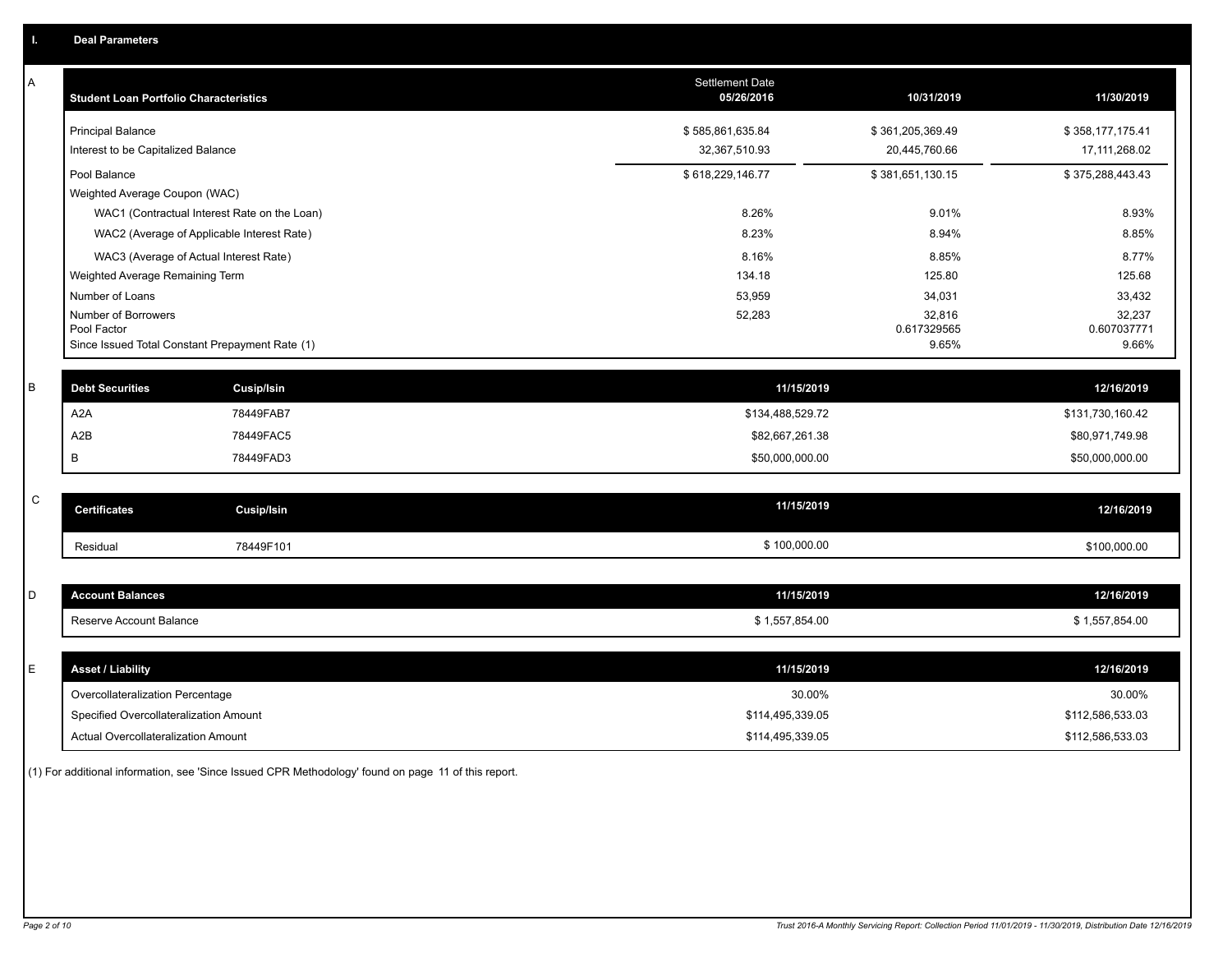## **II. 2016-A Trust Activity 11/01/2019 through 11/30/2019**

| <b>Borrower Principal</b><br>6,186,785.78<br><b>Consolidation Activity Principal</b><br>0.00<br>128.85<br>Seller Principal Reimbursement<br>0.00<br>Servicer Principal Reimbursement<br>0.00<br>Delinquent Principal Purchases by Servicer<br>67,814.73<br><b>Other Principal Deposits</b><br>\$6,254,729.36<br><b>Total Principal Receipts</b><br>B<br><b>Student Loan Interest Receipts</b><br><b>Borrower Interest</b><br>2,070,078.62<br>0.00<br><b>Consolidation Activity Interest</b><br>Seller Interest Reimbursement<br>0.11<br>Servicer Interest Reimbursement<br>0.00<br>0.00<br>Delinquent Interest Purchases by Servicer<br>Other Interest Deposits<br>6,177.17<br>\$2,076,255.90<br><b>Total Interest Receipts</b><br>C<br><b>Recoveries on Realized Losses</b><br>\$63,068.49<br>\$13,183.76<br>D<br><b>Investment Income</b><br>Е<br>\$0.00<br><b>Funds Borrowed from Next Collection Period</b><br>F<br><b>Funds Repaid from Prior Collection Period</b><br>\$0.00<br>G<br>\$0.00<br>Loan Sale or Purchase Proceeds<br>\$0.00<br>н<br>Initial Deposits to Distribution Account<br>\$0.00<br><b>Excess Transferred from Other Accounts</b><br><b>Borrower Benefit Reimbursements</b><br>\$0.00<br>J<br>\$0.00<br>Κ<br><b>Other Deposits</b><br><b>Other Fees Collected</b><br>L<br>\$0.00<br>М<br><b>AVAILABLE FUNDS</b><br>\$8,407,237.51<br>N<br>Non-Cash Principal Activity During Collection Period<br>\$3,226,535.28<br>Aggregate Purchased Amounts by the Depositor, Servicer or Seller<br>\$73,991.90<br>O<br>P<br>Aggregate Loan Substitutions<br>\$0.00 | A | <b>Student Loan Principal Receipts</b> |  |
|---------------------------------------------------------------------------------------------------------------------------------------------------------------------------------------------------------------------------------------------------------------------------------------------------------------------------------------------------------------------------------------------------------------------------------------------------------------------------------------------------------------------------------------------------------------------------------------------------------------------------------------------------------------------------------------------------------------------------------------------------------------------------------------------------------------------------------------------------------------------------------------------------------------------------------------------------------------------------------------------------------------------------------------------------------------------------------------------------------------------------------------------------------------------------------------------------------------------------------------------------------------------------------------------------------------------------------------------------------------------------------------------------------------------------------------------------------------------------------------------------------------------------------------------------------------------------------|---|----------------------------------------|--|
|                                                                                                                                                                                                                                                                                                                                                                                                                                                                                                                                                                                                                                                                                                                                                                                                                                                                                                                                                                                                                                                                                                                                                                                                                                                                                                                                                                                                                                                                                                                                                                                 |   |                                        |  |
|                                                                                                                                                                                                                                                                                                                                                                                                                                                                                                                                                                                                                                                                                                                                                                                                                                                                                                                                                                                                                                                                                                                                                                                                                                                                                                                                                                                                                                                                                                                                                                                 |   |                                        |  |
|                                                                                                                                                                                                                                                                                                                                                                                                                                                                                                                                                                                                                                                                                                                                                                                                                                                                                                                                                                                                                                                                                                                                                                                                                                                                                                                                                                                                                                                                                                                                                                                 |   |                                        |  |
|                                                                                                                                                                                                                                                                                                                                                                                                                                                                                                                                                                                                                                                                                                                                                                                                                                                                                                                                                                                                                                                                                                                                                                                                                                                                                                                                                                                                                                                                                                                                                                                 |   |                                        |  |
|                                                                                                                                                                                                                                                                                                                                                                                                                                                                                                                                                                                                                                                                                                                                                                                                                                                                                                                                                                                                                                                                                                                                                                                                                                                                                                                                                                                                                                                                                                                                                                                 |   |                                        |  |
|                                                                                                                                                                                                                                                                                                                                                                                                                                                                                                                                                                                                                                                                                                                                                                                                                                                                                                                                                                                                                                                                                                                                                                                                                                                                                                                                                                                                                                                                                                                                                                                 |   |                                        |  |
|                                                                                                                                                                                                                                                                                                                                                                                                                                                                                                                                                                                                                                                                                                                                                                                                                                                                                                                                                                                                                                                                                                                                                                                                                                                                                                                                                                                                                                                                                                                                                                                 |   |                                        |  |
|                                                                                                                                                                                                                                                                                                                                                                                                                                                                                                                                                                                                                                                                                                                                                                                                                                                                                                                                                                                                                                                                                                                                                                                                                                                                                                                                                                                                                                                                                                                                                                                 |   |                                        |  |
|                                                                                                                                                                                                                                                                                                                                                                                                                                                                                                                                                                                                                                                                                                                                                                                                                                                                                                                                                                                                                                                                                                                                                                                                                                                                                                                                                                                                                                                                                                                                                                                 |   |                                        |  |
|                                                                                                                                                                                                                                                                                                                                                                                                                                                                                                                                                                                                                                                                                                                                                                                                                                                                                                                                                                                                                                                                                                                                                                                                                                                                                                                                                                                                                                                                                                                                                                                 |   |                                        |  |
|                                                                                                                                                                                                                                                                                                                                                                                                                                                                                                                                                                                                                                                                                                                                                                                                                                                                                                                                                                                                                                                                                                                                                                                                                                                                                                                                                                                                                                                                                                                                                                                 |   |                                        |  |
|                                                                                                                                                                                                                                                                                                                                                                                                                                                                                                                                                                                                                                                                                                                                                                                                                                                                                                                                                                                                                                                                                                                                                                                                                                                                                                                                                                                                                                                                                                                                                                                 |   |                                        |  |
|                                                                                                                                                                                                                                                                                                                                                                                                                                                                                                                                                                                                                                                                                                                                                                                                                                                                                                                                                                                                                                                                                                                                                                                                                                                                                                                                                                                                                                                                                                                                                                                 |   |                                        |  |
|                                                                                                                                                                                                                                                                                                                                                                                                                                                                                                                                                                                                                                                                                                                                                                                                                                                                                                                                                                                                                                                                                                                                                                                                                                                                                                                                                                                                                                                                                                                                                                                 |   |                                        |  |
|                                                                                                                                                                                                                                                                                                                                                                                                                                                                                                                                                                                                                                                                                                                                                                                                                                                                                                                                                                                                                                                                                                                                                                                                                                                                                                                                                                                                                                                                                                                                                                                 |   |                                        |  |
|                                                                                                                                                                                                                                                                                                                                                                                                                                                                                                                                                                                                                                                                                                                                                                                                                                                                                                                                                                                                                                                                                                                                                                                                                                                                                                                                                                                                                                                                                                                                                                                 |   |                                        |  |
|                                                                                                                                                                                                                                                                                                                                                                                                                                                                                                                                                                                                                                                                                                                                                                                                                                                                                                                                                                                                                                                                                                                                                                                                                                                                                                                                                                                                                                                                                                                                                                                 |   |                                        |  |
|                                                                                                                                                                                                                                                                                                                                                                                                                                                                                                                                                                                                                                                                                                                                                                                                                                                                                                                                                                                                                                                                                                                                                                                                                                                                                                                                                                                                                                                                                                                                                                                 |   |                                        |  |
|                                                                                                                                                                                                                                                                                                                                                                                                                                                                                                                                                                                                                                                                                                                                                                                                                                                                                                                                                                                                                                                                                                                                                                                                                                                                                                                                                                                                                                                                                                                                                                                 |   |                                        |  |
|                                                                                                                                                                                                                                                                                                                                                                                                                                                                                                                                                                                                                                                                                                                                                                                                                                                                                                                                                                                                                                                                                                                                                                                                                                                                                                                                                                                                                                                                                                                                                                                 |   |                                        |  |
|                                                                                                                                                                                                                                                                                                                                                                                                                                                                                                                                                                                                                                                                                                                                                                                                                                                                                                                                                                                                                                                                                                                                                                                                                                                                                                                                                                                                                                                                                                                                                                                 |   |                                        |  |
|                                                                                                                                                                                                                                                                                                                                                                                                                                                                                                                                                                                                                                                                                                                                                                                                                                                                                                                                                                                                                                                                                                                                                                                                                                                                                                                                                                                                                                                                                                                                                                                 |   |                                        |  |
|                                                                                                                                                                                                                                                                                                                                                                                                                                                                                                                                                                                                                                                                                                                                                                                                                                                                                                                                                                                                                                                                                                                                                                                                                                                                                                                                                                                                                                                                                                                                                                                 |   |                                        |  |
|                                                                                                                                                                                                                                                                                                                                                                                                                                                                                                                                                                                                                                                                                                                                                                                                                                                                                                                                                                                                                                                                                                                                                                                                                                                                                                                                                                                                                                                                                                                                                                                 |   |                                        |  |
|                                                                                                                                                                                                                                                                                                                                                                                                                                                                                                                                                                                                                                                                                                                                                                                                                                                                                                                                                                                                                                                                                                                                                                                                                                                                                                                                                                                                                                                                                                                                                                                 |   |                                        |  |
|                                                                                                                                                                                                                                                                                                                                                                                                                                                                                                                                                                                                                                                                                                                                                                                                                                                                                                                                                                                                                                                                                                                                                                                                                                                                                                                                                                                                                                                                                                                                                                                 |   |                                        |  |
|                                                                                                                                                                                                                                                                                                                                                                                                                                                                                                                                                                                                                                                                                                                                                                                                                                                                                                                                                                                                                                                                                                                                                                                                                                                                                                                                                                                                                                                                                                                                                                                 |   |                                        |  |
|                                                                                                                                                                                                                                                                                                                                                                                                                                                                                                                                                                                                                                                                                                                                                                                                                                                                                                                                                                                                                                                                                                                                                                                                                                                                                                                                                                                                                                                                                                                                                                                 |   |                                        |  |
|                                                                                                                                                                                                                                                                                                                                                                                                                                                                                                                                                                                                                                                                                                                                                                                                                                                                                                                                                                                                                                                                                                                                                                                                                                                                                                                                                                                                                                                                                                                                                                                 |   |                                        |  |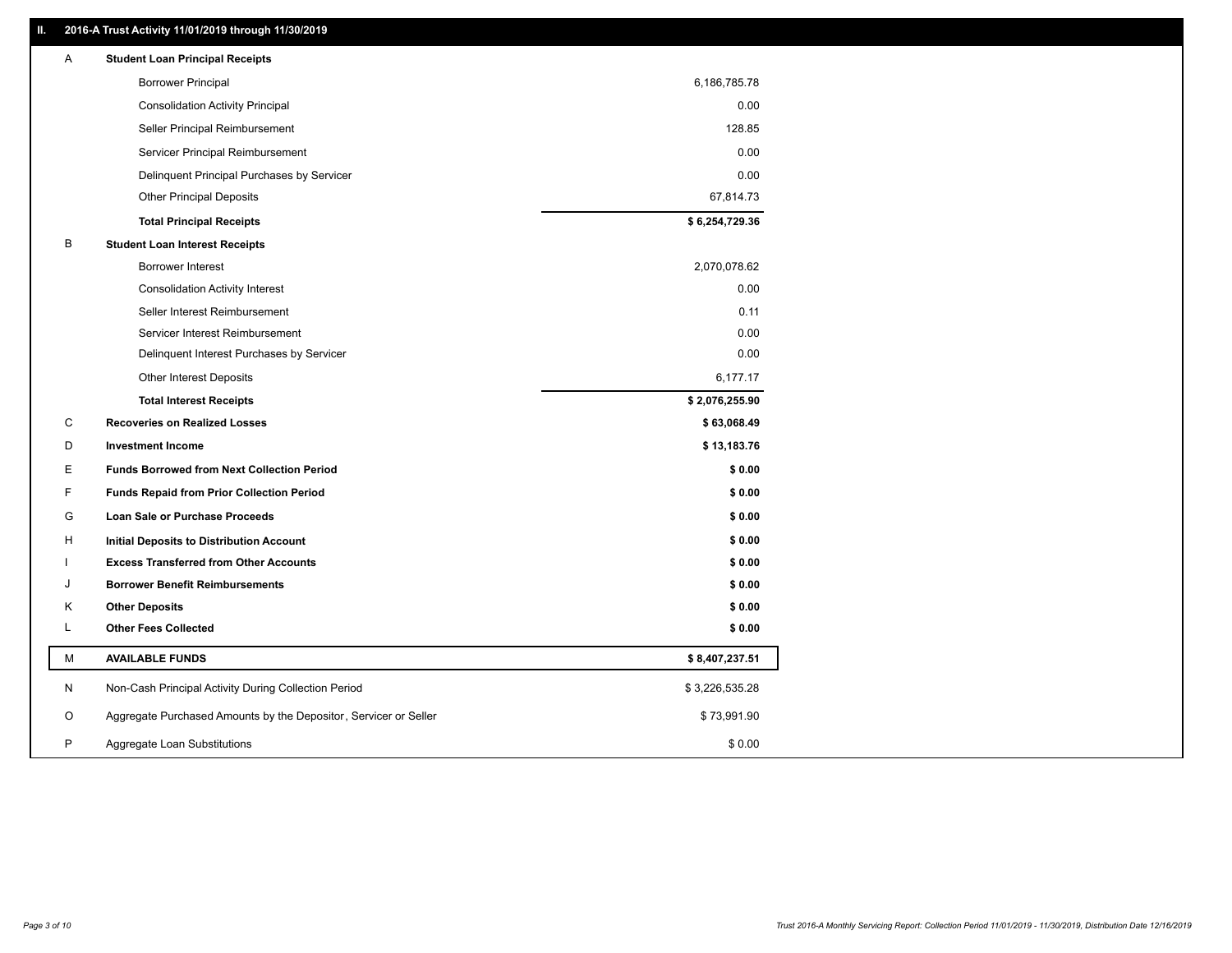|                   | <b>Loans by Repayment Status</b> |                          |            |                                                                  |                |                            |                          |         |                                                           |                |                            |
|-------------------|----------------------------------|--------------------------|------------|------------------------------------------------------------------|----------------|----------------------------|--------------------------|---------|-----------------------------------------------------------|----------------|----------------------------|
|                   |                                  |                          | 11/30/2019 |                                                                  |                | 10/31/2019                 |                          |         |                                                           |                |                            |
|                   |                                  | <b>Wtd Avg</b><br>Coupon | # Loans    | <b>Principal and</b><br><b>Interest Accrued</b><br>to Capitalize | % of Principal | % of Loans in<br>Repay (1) | <b>Wtd Avg</b><br>Coupon | # Loans | Principal and<br><b>Interest Accrued</b><br>to Capitalize | % of Principal | % of Loans in<br>Repay (1) |
| INTERIM:          | IN SCHOOL                        | 10.11%                   | 1,422      | \$22,386,057.28                                                  | 5.965%         | $-$ %                      | 10.21%                   | 1,424   | \$22,235,048.78                                           | 5.826%         | $-$ %                      |
|                   | <b>GRACE</b>                     | 9.96%                    | 535        | \$8,432,722.54                                                   | 2.247%         | $-$ %                      | 10.11%                   | 1,057   | \$16,886,833.89                                           | 4.425%         | $-$ %                      |
|                   | <b>DEFERMENT</b>                 | 9.71%                    | 1,953      | \$24,812,558.37                                                  | 6.612%         | $-$ %                      | 9.78%                    | 1,960   | \$24,414,781.25                                           | 6.397%         | $-$ %                      |
| <b>REPAYMENT:</b> | <b>CURRENT</b>                   | 8.54%                    | 27,598     | \$293,399,479.38                                                 | 78.180%        | 91.786%                    | 8.61%                    | 27,678  | \$291,561,296.86                                          | 76.395%        | 91.653%                    |
|                   | 31-60 DAYS DELINQUENT            | 8.88%                    | 513        | \$6,443,175.55                                                   | 1.717%         | 2.016%                     | 8.64%                    | 479     | \$6,290,632.24                                            | 1.648%         | 1.977%                     |
|                   | 61-90 DAYS DELINQUENT            | 7.99%                    | 214        | \$3,169,435.77                                                   | 0.845%         | 0.992%                     | 7.88%                    | 224     | \$3,169,648.92                                            | 0.831%         | 0.996%                     |
|                   | > 90 DAYS DELINQUENT             | 9.40%                    | 118        | \$1,768,283.12                                                   | 0.471%         | 0.553%                     | 9.83%                    | 139     | \$1,831,098.58                                            | 0.480%         | 0.576%                     |
|                   | <b>FORBEARANCE</b>               | 8.90%                    | 1,079      | \$14,876,731.42                                                  | 3.964%         | 4.654%                     | 8.75%                    | 1,070   | \$15,261,789.63                                           | 3.999%         | 4.798%                     |
| <b>TOTAL</b>      |                                  |                          | 33,432     | \$375,288,443.43                                                 | 100.00%        | 100.00%                    |                          | 34,031  | \$381,651,130.15                                          | 100.00%        | 100.00%                    |

Percentages may not total 100% due to rounding \*

1 Loans classified in "Repayment" include any loan for which interim interest only, \$25 fixed payments or full principal and interest payments are due.

|                         |                                                                                                                              |                          |         |                                                                  | <b>Loans by Borrower Status</b> |                                |                          |         |                                                                  |                |                                |
|-------------------------|------------------------------------------------------------------------------------------------------------------------------|--------------------------|---------|------------------------------------------------------------------|---------------------------------|--------------------------------|--------------------------|---------|------------------------------------------------------------------|----------------|--------------------------------|
|                         |                                                                                                                              |                          |         | 11/30/2019                                                       |                                 |                                | 10/31/2019               |         |                                                                  |                |                                |
|                         |                                                                                                                              | <b>Wtd Avg</b><br>Coupon | # Loans | <b>Principal and</b><br><b>Interest Accrued</b><br>to Capitalize | % of Principal                  | % of Loans in<br>P&I Repay (2) | <b>Wtd Avg</b><br>Coupon | # Loans | <b>Principal and</b><br><b>Interest Accrued</b><br>to Capitalize | % of Principal | % of Loans in<br>P&I Repay (2) |
| INTERIM:                | IN SCHOOL                                                                                                                    | 9.66%                    | 2,824   | \$42,784,352.21                                                  | 11.400%                         | $-$ %                          | 9.76%                    | 2,826   | \$42,590,611.36                                                  | 11.160%        | $-$ %                          |
|                         | <b>GRACE</b>                                                                                                                 | 9.48%                    | 1,124   | \$17,450,660.20                                                  | 4.650%                          | $-$ %                          | 9.64%                    | 2,300   | \$35,729,720.94                                                  | 9.362%         | $-$ %                          |
|                         | <b>DEFERMENT</b>                                                                                                             | 9.30%                    | 3,742   | \$47,483,942.11                                                  | 12.653%                         | $-$ %                          | 9.38%                    | 3,774   | \$47,548,812.51                                                  | 12.459%        | $-$ %                          |
| P&I REPAYMENT:          | <b>CURRENT</b>                                                                                                               | 8.45%                    | 23,841  | \$241,669,143.72                                                 | 64.396%                         | 90.320%                        | 8.47%                    | 23,249  | \$229,639,407.58                                                 | 60.170%        | 89.779%                        |
|                         | 31-60 DAYS DELINQUENT                                                                                                        | 8.83%                    | 494     | \$6,108,081.83                                                   | 1.628%                          | 2.283%                         | 8.54%                    | 452     | \$5,894,744.60                                                   | 1.545%         | 2.305%                         |
|                         | 61-90 DAYS DELINQUENT                                                                                                        | 7.97%                    | 212     | \$3,152,511.23                                                   | 0.840%                          | 1.178%                         | 7.88%                    | 224     | \$3,169,648.92                                                   | 0.831%         | 1.239%                         |
|                         | > 90 DAYS DELINQUENT                                                                                                         | 9.40%                    | 116     | \$1,763,020.71                                                   | 0.470%                          | 0.659%                         | 9.82%                    | 136     | \$1,816,394.61                                                   | 0.476%         | 0.710%                         |
|                         | <b>FORBEARANCE</b>                                                                                                           | 8.90%                    | 1,079   | \$14,876,731.42                                                  | 3.964%                          | 5.560%                         | 8.75%                    | 1,070   | \$15,261,789.63                                                  | 3.999%         | 5.967%                         |
| <b>TOTAL</b><br>$\star$ | Percentages may not total 100% due to rounding                                                                               |                          | 33,432  | \$375,288,443.43                                                 | 100.00%                         | 100.00%                        |                          | 34,031  | \$381,651,130.15                                                 | 100.00%        | 100.00%                        |
|                         | 2 Loans classified in "P&I Repayment" includes only those loans for which scheduled principal and interest payments are due. |                          |         |                                                                  |                                 |                                |                          |         |                                                                  |                |                                |

WAC reflects WAC3 To conform with company standard reporting these sections now include Princial and Interest Accrued to Capitalize .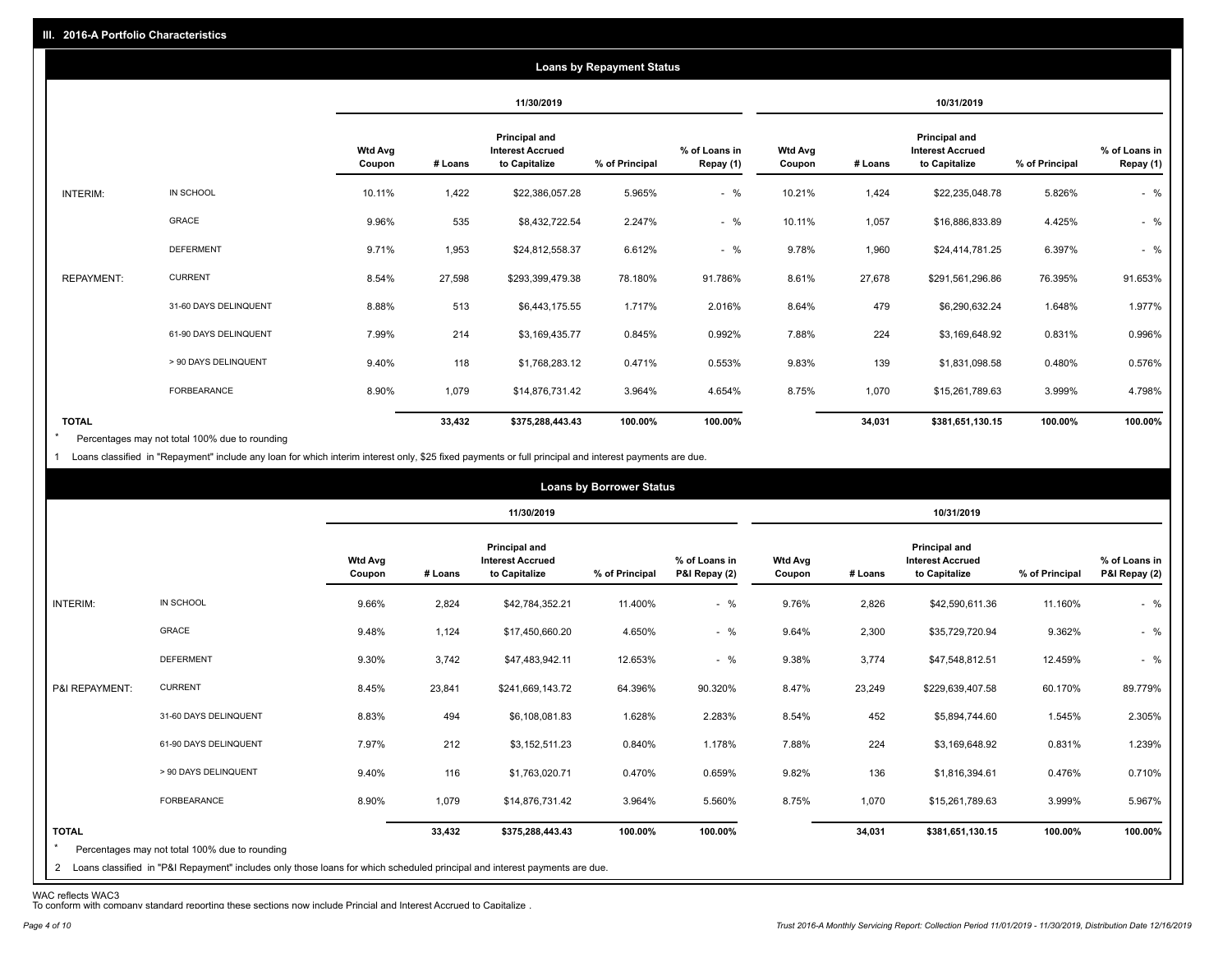|                                                                                                  | 11/30/2019       | 10/31/2019       |  |
|--------------------------------------------------------------------------------------------------|------------------|------------------|--|
| Pool Balance                                                                                     | \$375,288,443.43 | \$381,651,130.15 |  |
| Total # Loans                                                                                    | 33,432           | 34,031           |  |
| Total # Borrowers                                                                                | 32,237           | 32,816           |  |
| Weighted Average Coupon                                                                          | 8.85%            | 8.94%            |  |
| Weighted Average Remaining Term                                                                  | 125.68           | 125.80           |  |
| Percent of Pool - Cosigned                                                                       | 93.0%            | 93.0%            |  |
| Percent of Pool - Non Cosigned                                                                   | 7.0%             | 7.0%             |  |
| Borrower Interest Accrued for Period                                                             | \$2,592,715.72   | \$2,767,951.22   |  |
| Outstanding Borrower Interest Accrued                                                            | \$19,637,401.31  | \$23,024,935.33  |  |
| Gross Principal Realized Loss - Periodic *                                                       | \$635,879.42     | \$437,538.24     |  |
| Gross Principal Realized Loss - Cumulative *                                                     | \$18,589,830.44  | \$17,953,951.02  |  |
| Recoveries on Realized Losses - Periodic                                                         | \$63,068.49      | \$70,093.58      |  |
| Recoveries on Realized Losses - Cumulative                                                       | \$2,820,122.52   | \$2,757,054.03   |  |
| Net Losses - Periodic                                                                            | \$572,810.93     | \$367,444.66     |  |
| Net Losses - Cumulative                                                                          | \$15,769,707.92  | \$15,196,896.99  |  |
| Non-Cash Principal Activity - Capitalized Interest                                               | \$3,863,451.96   | \$662,514.85     |  |
| Since Issued Total Constant Prepayment Rate (CPR) (1)                                            | 9.66%            | 9.65%            |  |
| <b>Loan Substitutions</b>                                                                        | \$0.00           | \$0.00           |  |
| <b>Cumulative Loan Substitutions</b>                                                             | \$0.00           | \$0.00           |  |
| <b>Unpaid Servicing Fees</b>                                                                     | \$0.00           | \$0.00           |  |
| <b>Unpaid Administration Fees</b>                                                                | \$0.00           | \$0.00           |  |
| <b>Unpaid Carryover Servicing Fees</b>                                                           | \$0.00           | \$0.00           |  |
| Note Interest Shortfall                                                                          | \$0.00           | \$0.00           |  |
| Loans in Modification                                                                            | \$29,526,076.94  | \$29,712,907.43  |  |
| % of Loans in Modification as a % of Loans in Repayment (P&I)                                    | 11.68%           | 12.35%           |  |
|                                                                                                  |                  |                  |  |
| % Annualized Gross Principal Realized Loss - Periodic as a %<br>of Loans in Repayment (P&I) * 12 | 3.02%            | 2.18%            |  |
| % Gross Principal Realized Loss - Cumulative as a % of<br>Original Pool Balance                  | 3.01%            | 2.90%            |  |
|                                                                                                  |                  |                  |  |

\* In accordance with the Servicer's current policies and procedures, after September 1, 2017 loans subject to bankruptcy claims generally will not be reported as a charged- off unless and until they are delinquent for 120

(1) For additional information, see 'Since Issued CPR Methodology' found on page 11 of this report.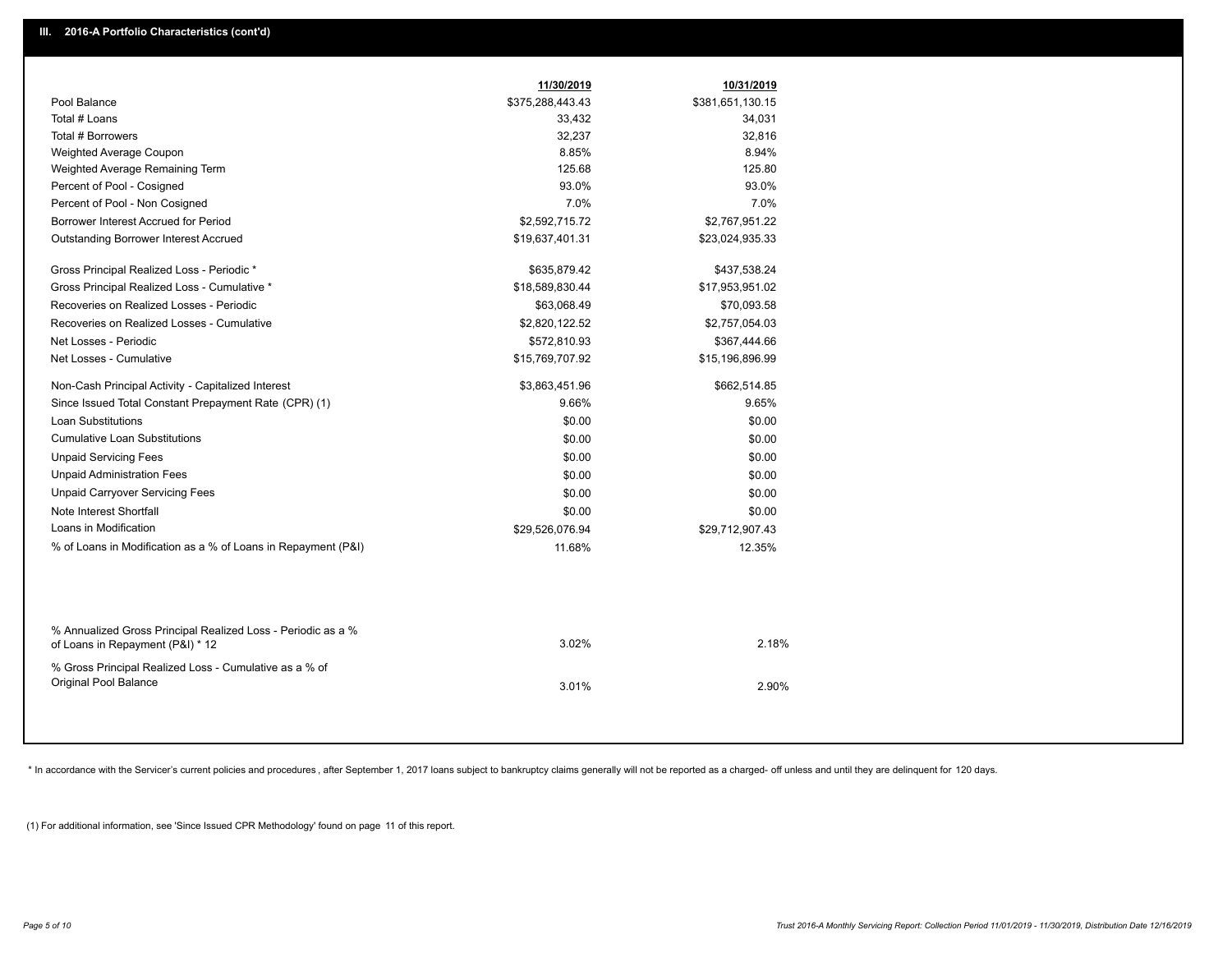#### **Loan Program**  A

|                                    | Weighted<br><b>Average Coupon</b> | # LOANS     | <b>\$ AMOUNT</b> | $%$ *     |
|------------------------------------|-----------------------------------|-------------|------------------|-----------|
| - Smart Option Interest-Only Loans | 7.88%                             | 7,367       | \$59,514,973.55  | 15.858%   |
| - Smart Option Fixed Pay Loans     | 8.78%                             | 8,994       | \$119,996,246.53 | 31.974%   |
| - Smart Option Deferred Loans      | 9.03%                             | 17.071      | \$195,777,223.35 | 52.167%   |
| - Other Loan Programs              | $0.00\%$                          | $\mathbf 0$ | \$0.00           | $0.000\%$ |
| <b>Total</b>                       | 8.77%                             | 33,432      | \$375,288,443.43 | 100.000%  |

\* Percentages may not total 100% due to rounding

B

C

**Index Type**

|                       | Weighted<br><b>Average Coupon</b> | # LOANS | <b>\$ AMOUNT</b> | % *      |
|-----------------------|-----------------------------------|---------|------------------|----------|
| - Fixed Rate Loans    | 7.54%                             | 7,219   | \$92,619,868.68  | 24.680%  |
| - LIBOR Indexed Loans | 9.17%                             | 26,213  | \$282,668,574.75 | 75.320%  |
| - Other Index Rates   | $0.00\%$                          | 0       | \$0.00           | 0.000%   |
| <b>Total</b>          | 8.77%                             | 33,432  | \$375,288,443.43 | 100.000% |

\* Percentages may not total 100% due to rounding

## **Weighted Average Recent FICO**

| $0 - 639$          | 3,013  | \$33,414,897.56  | 8.904%   |
|--------------------|--------|------------------|----------|
| 640 - 669          | 2,095  | \$22,540,432.00  | 6.006%   |
| 670 - 699          | 3,531  | \$40,943,928.50  | 10.910%  |
| 700 - 739          | 6,956  | \$81,083,053.82  | 21.606%  |
| $740 +$            | 17,836 | \$197,301,742.08 | 52.573%  |
| N/A <sup>(1)</sup> |        | \$4,389.47       | 0.001%   |
| <b>Total</b>       | 33,432 | \$375,288,443.43 | 100.000% |

WAC reflects WAC3

To conform with company standard reporting these sections now include Princial and Interest Accrued to Capitalize .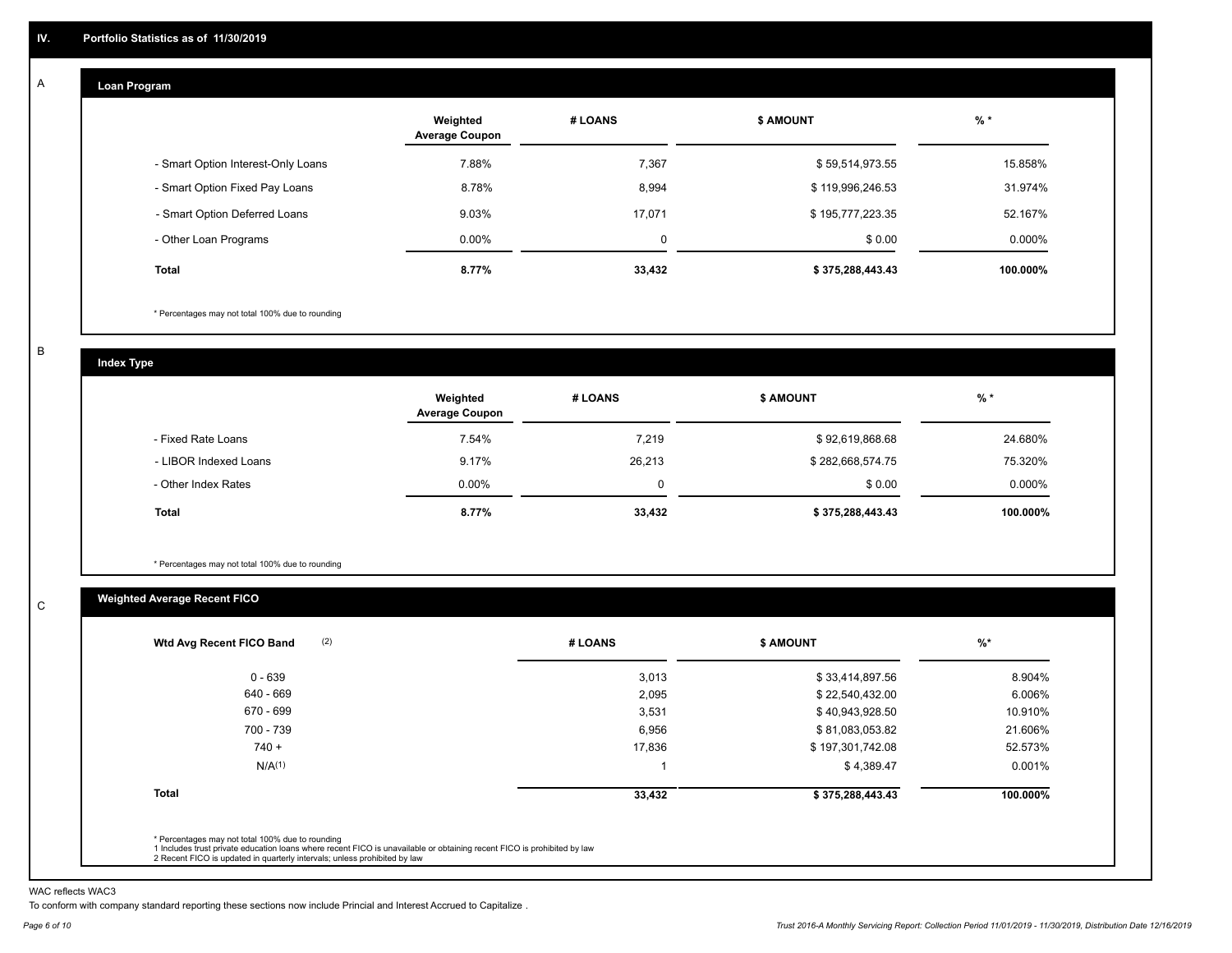| ۷. | 2016-A Reserve Account, Principal Distribution, and R-2 Certificate Calculations        |                  |
|----|-----------------------------------------------------------------------------------------|------------------|
| А. | <b>Reserve Account</b>                                                                  |                  |
|    | Specified Reserve Account Balance                                                       | \$1,557,854.00   |
|    | Actual Reserve Account Balance                                                          | \$1,557,854.00   |
| В. | <b>Principal Distribution Amount</b>                                                    |                  |
|    | Class A Notes Outstanding<br>i.                                                         | \$217,155,791.10 |
|    | Pool Balance<br>ii.                                                                     | \$375,288,443.43 |
|    | First Priority Principal Distribution Amount (i - ii)<br>iii.                           | \$0.00           |
|    | Class A and B Notes Outstanding<br>iv.                                                  | \$267,155,791.10 |
|    | First Priority Principal Distribution Amount<br>v.                                      | \$0.00           |
|    | Pool Balance<br>vi.                                                                     | \$375,288,443.43 |
|    | Specified Overcollateralization Amount<br>vii.                                          | \$112,586,533.03 |
|    | Regular Principal Distribution Amount (if (iv > 0, (iv - v) - (vi - vii))<br>viii.      | \$4,453,880.70   |
|    | Pool Balance<br>ix.                                                                     | \$375,288,443.43 |
|    | 10% of Initial Pool Balance<br>х.                                                       | \$61,822,914.68  |
|    | <b>First Priority Principal Distribution Amount</b><br>xi.                              | \$0.00           |
|    | Regular Principal Distribution Amount<br>xii.                                           | \$4,453,880.70   |
|    | Available Funds (after payment of waterfall items A through I)<br>xiii.                 | \$2,984,980.71   |
|    | Additional Principal Distribution Amount (if(vi <= x,min(xiii, vi - xi - xii)))<br>xiv. | \$0.00           |
| C. | R-2 Certificate                                                                         |                  |
|    | <b>Previous Notional Balance</b>                                                        | \$37,490,591.00  |
|    | Shortfall of Principal                                                                  | \$0.00           |
|    | Shortfall of Interest                                                                   | \$0.00           |
|    | <b>Current Notional Balance</b>                                                         | \$37,490,591.00  |
|    | Excess Distribution Allocated (1)                                                       | \$841,772.98     |
|    |                                                                                         |                  |
|    |                                                                                         |                  |

1. Until the notional amount of the R-2 Certificate is reduced to zero and if there is excess cash through the distribution available it will be distributed to the R-2 Certificate, otherwise the amount will be zero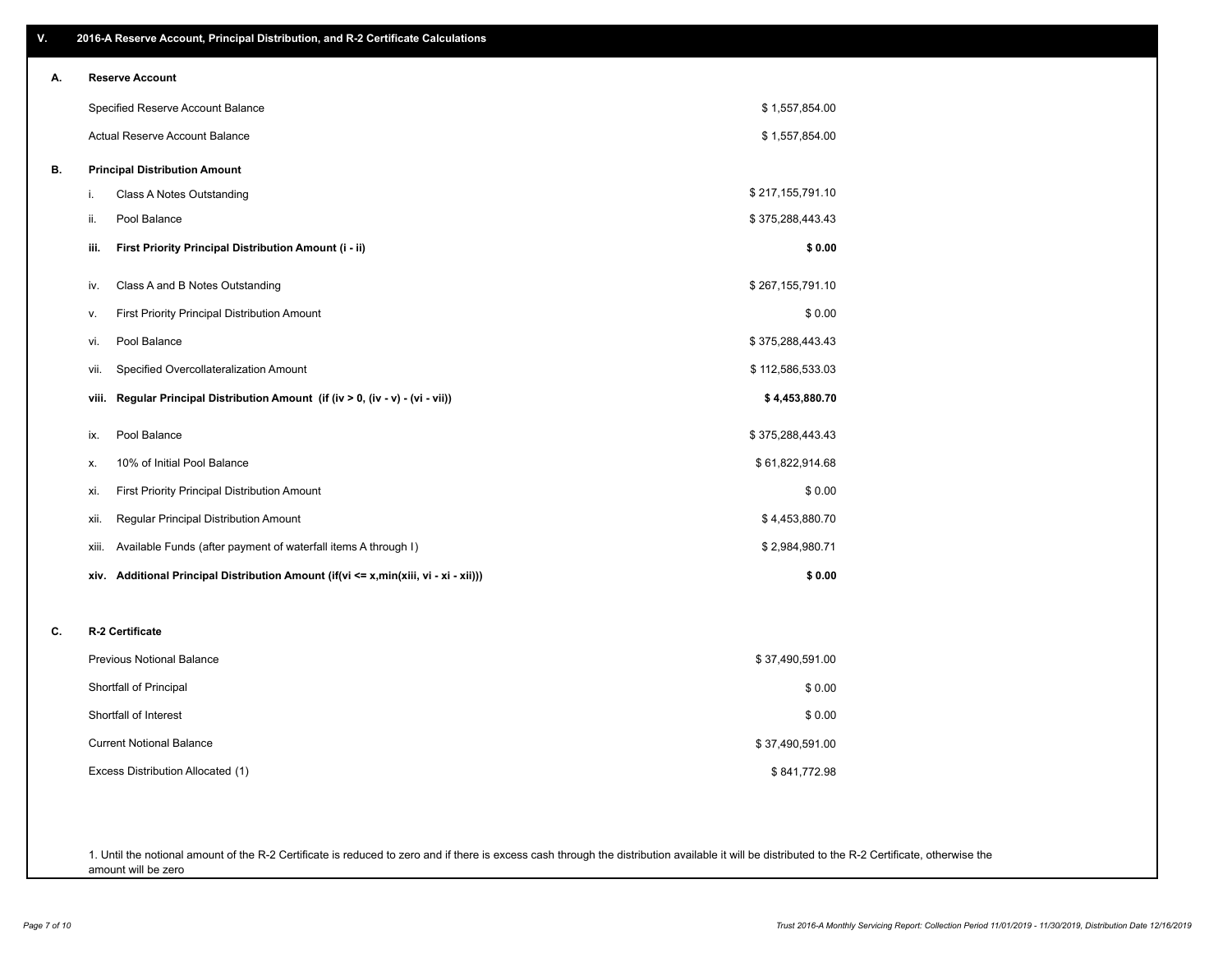|                                                               | Paid           | <b>Funds Balance</b> |
|---------------------------------------------------------------|----------------|----------------------|
| <b>Total Available Funds</b>                                  |                | \$8,407,237.51       |
| <b>Trustee Fees</b><br>A                                      | \$0.00         | \$8,407,237.51       |
| B<br><b>Servicing Fees</b>                                    | \$241,347.25   | \$8,165,890.26       |
| C<br>i. Administration Fees                                   | \$8,333.00     | \$8,157,557.26       |
| ii. Unreimbursed Administrator Advances plus any Unpaid       | \$0.00         | \$8,157,557.26       |
| D<br>Class A Noteholders Interest Distribution Amount         | \$535,047.54   | \$7,622,509.72       |
| E.<br><b>First Priority Principal Payment</b>                 | \$0.00         | \$7,622,509.72       |
| F.<br><b>Class B Noteholders Interest Distribution Amount</b> | \$183,648.31   | \$7,438,861.41       |
| G<br><b>Reinstatement Reserve Account</b>                     | \$0.00         | \$7,438,861.41       |
| H<br><b>Regular Principal Distribution</b>                    | \$4,453,880.70 | \$2,984,980.71       |
| $\mathbf{I}$<br><b>Carryover Servicing Fees</b>               | \$0.00         | \$2,984,980.71       |
| Additional Principal Distribution Amount<br>J                 | \$0.00         | \$2,984,980.71       |
| Κ<br>Unpaid Expenses of Trustee                               | \$0.00         | \$2,984,980.71       |
| Unpaid Expenses of Administrator<br>L                         | \$0.00         | \$2,984,980.71       |
| М<br>i. Remaining Funds to the R-1 Certificateholder(s)       | \$2,143,207.73 | \$841,772.98         |
| ii. Remaining Funds to the R-2 Certificateholder(s)           | \$841,772.98   | \$0.00               |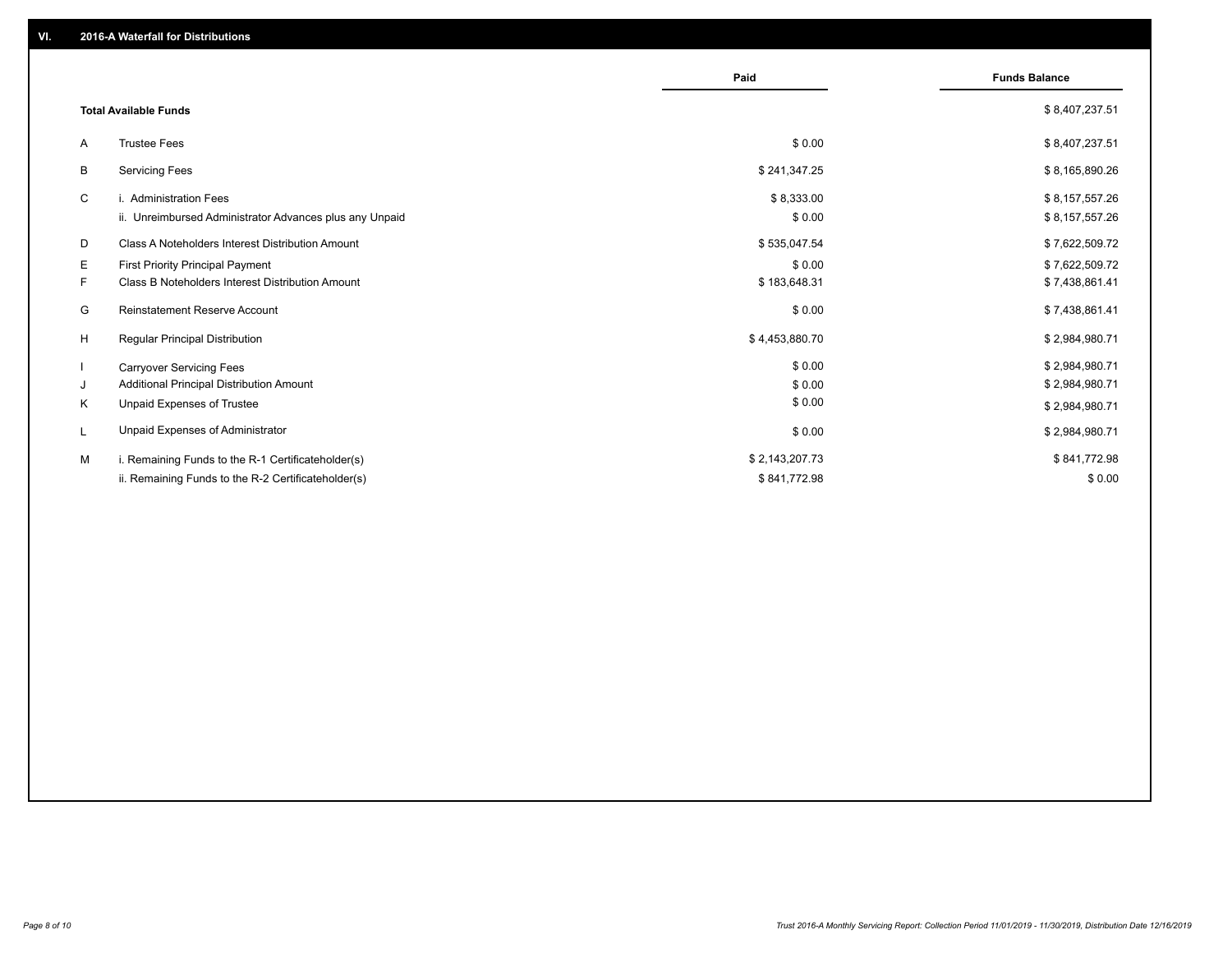## Ending Balance Factor Paydown Factor 0.012653070 0.012653070 0.000000000 Ending Principal Balance \$ 131,730,160.42 \$ \$80,971,749.98 \$60,971,749.98 \$50,000,000.00 Principal Paid \$2,758,369.30 \$ 1,695,511.40 \$ - Interest Shortfall \$ - \$ - \$ - Interest Paid \$ 302,599.19 \$ 232,448.35 \$ 183,648.31 Total Interest Due \$ 302,599.19 \$ 302,599.19 \$ 302,599.19 \$ 232,448.35 \$ \$ 183,648.31 Interest Shortfall from Prior Period Plus Accrued Interest \$ - \$ - \$ - Current Interest Due \$ 302,599.19 \$ 232,448.35 \$ 183,648.31 Accrued Interest Factor 0.002250000 0.002811855 0.003672966 Interest Rate\* 2.70000% 3.26538% 4.26538% Daycount Fraction 0.08333333 0.08611111 0.08611111 Accrual Period End 12/15/2019 12/16/2019 12/16/2019 Accrual Period Begin 11/15/2019 11/15/2019 11/15/2019 Record Date (Days Prior to Distribution) 1 1 NEW YORK BUSINESS DAY 1 NEW YORK BUSINESS DAY 1 NEW YORK BUSINESS DAY Spread/Fixed Rate 2.70% 1.50% 2.50% Index FIXED LIBOR LIBOR Beginning Balance \$ 134,488,529.72 \$ 82,667,261.38 \$ 50,000,000.00 Cusip/Isin 78449FAB7 78449FAC5 78449FAD3 **A2A A2B B** 0.604266791 0.604266791 1.000000000 **Distribution Amounts**

\* Pay rates for Current Distribution. For the interest rates applicable to the next distribution date, please see https://www.salliemae.com/about/investors/data/SMBabrate.txt.

**VII. 2016-A Distributions**